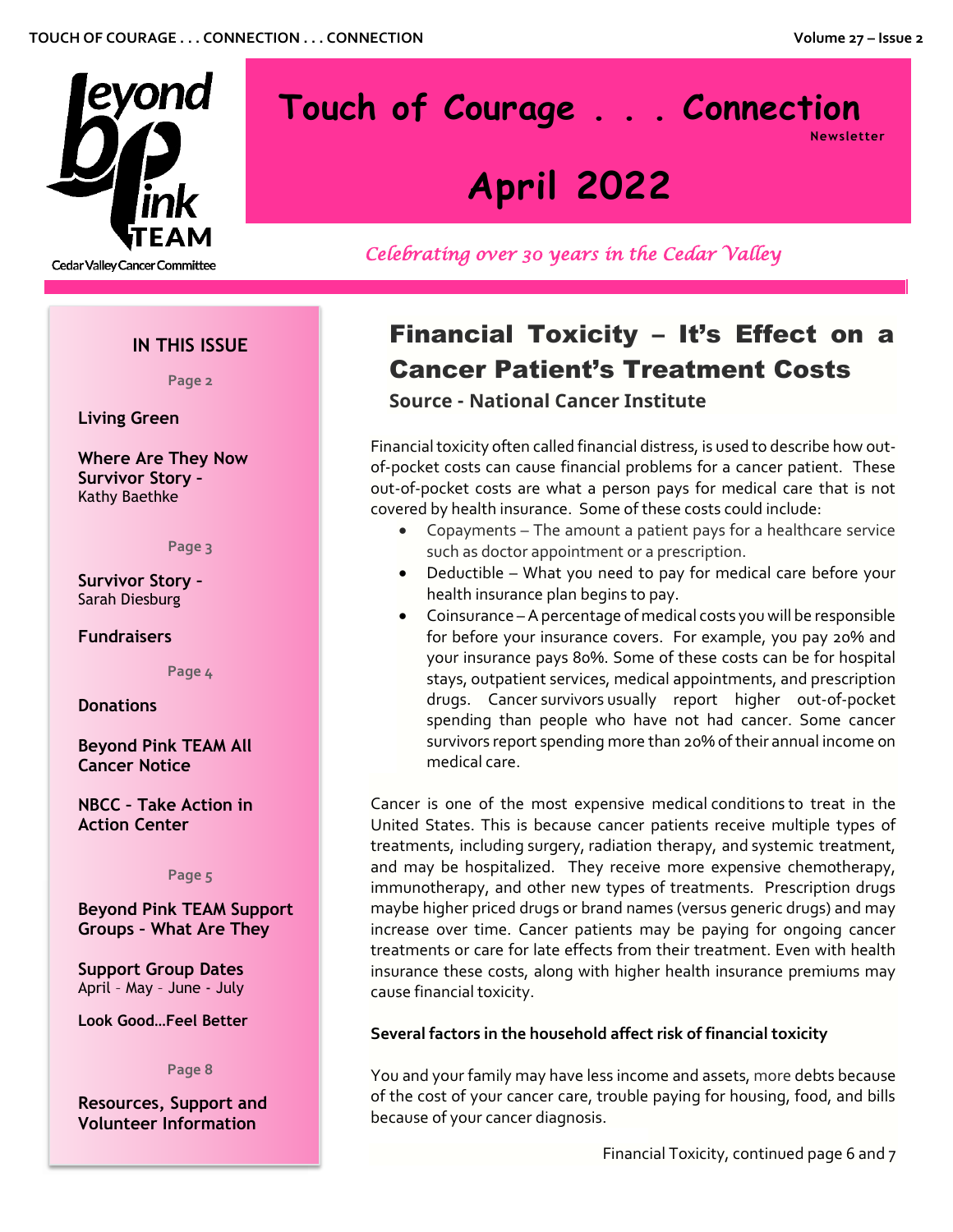# **Living Green**

# **Save Our Insects! By Dawn Keller**

When I was a kid, I loved going outside on summer nights and catching lightning bugs. I would put them in a jar and watch them light up while wondering how they were able to do this, then let them go when it was time to go in. Now, some 40 years later, I would have a hard time doing that outside of my own lawn. Why? What has happened?

Insect populations are in trouble worldwide, with estimates of at least 75% loss in total insect abundance since my summers catching lightning bugs. Habitat loss, pesticide use, and mismanaging lawns are some of the reasons why we have lost so many of these organisms that we depend on. What can you do to help? First, don't use pesticides in your yard. Next, leave so-called weeds in your yard especially those that show up early like dandelions. Insects rely on these early species for food. Finally, create habitat. It doesn't have to be a large garden. Even a small pot of flowers can help. And spread the word to neighbors, family, and friends. If many people do one small thing, it will add up!



# **Not Just a Unicorn, but a Survivor By Kathy Baethke**

I consider myself to be a unique individual, a unicorn one might say. The reason I, many of my friends and family, call me a unicorn is because in the last fifteen years of my life, I have had three cancers. All of which have been different from the original one. With this being said, my story begins fifteen years ago.

In September 2006, I had an abnormal lump in my wrist that was causing my fingers to turn purple. I called the doctor and made an appointment to figure out what the lump was. They did an MRI and decided it was best to send me to the Iowa City University hospital since this lump was literally integrated around the structures in the wrist. I had a small biopsy done, and what they had taken out was all benign. We then proceeded to have surgery to remove what we could from the wrist. It was a very meticulous process as it was only supposed to take an hour or two, it turned into over four hours. A week later I was then informed via phone call from a student resident that the lump was actually a liposarcoma. With this new little bit of information, and since the surgeons couldn't get clean margins, I was informed that thirty-six radiation treatments were the best course of action.

Thinking all was good, on April 1, 2011, a day for silly pranks begins the next chapter in my unicorn life. On that day I discovered a pea size lump in my left breast during my selfcheck. I thought it might be an infection or something so I figured that I could wait a bit and just keep checking. A month later after the



lump had significantly grown to about the size of a quarter, I went to see my family doctor. The next day an ultrasound was performed. From the images of the ultrasound, and the gut feeling within me, I felt that I needed to do more than just wait for a phone call of the results. The nurses set up an appointment with a breast surgeon. The next day the doctor checked the ultrasound, and we discussed the options. We decided to do a lumpectomy and it was scheduled for four days later. The biopsy results were invasive ductal carcinoma, and it was triple negative. A nine out of ten for tumor aggression. Thankfully, the lymph nodes were not involved.

Now I get to see the oncologist to discuss what further treatments were needed. I did six rounds of chemotherapy and thirty-six radiation treatments. On my first day of chemo, I got to the cancer treatment center and was able to choose a breast cancer blanket. This blanket was special to me for it was handmade with love and care and given to those who are going through chemo. I got my own private room which had an awesome recliner. I spent a good amount of time in that room while getting numerous medications via port. Thank God for a port as I am terrible with needles. I did these every three weeks. The treatments made me nauseous, and most of my food tasted weird.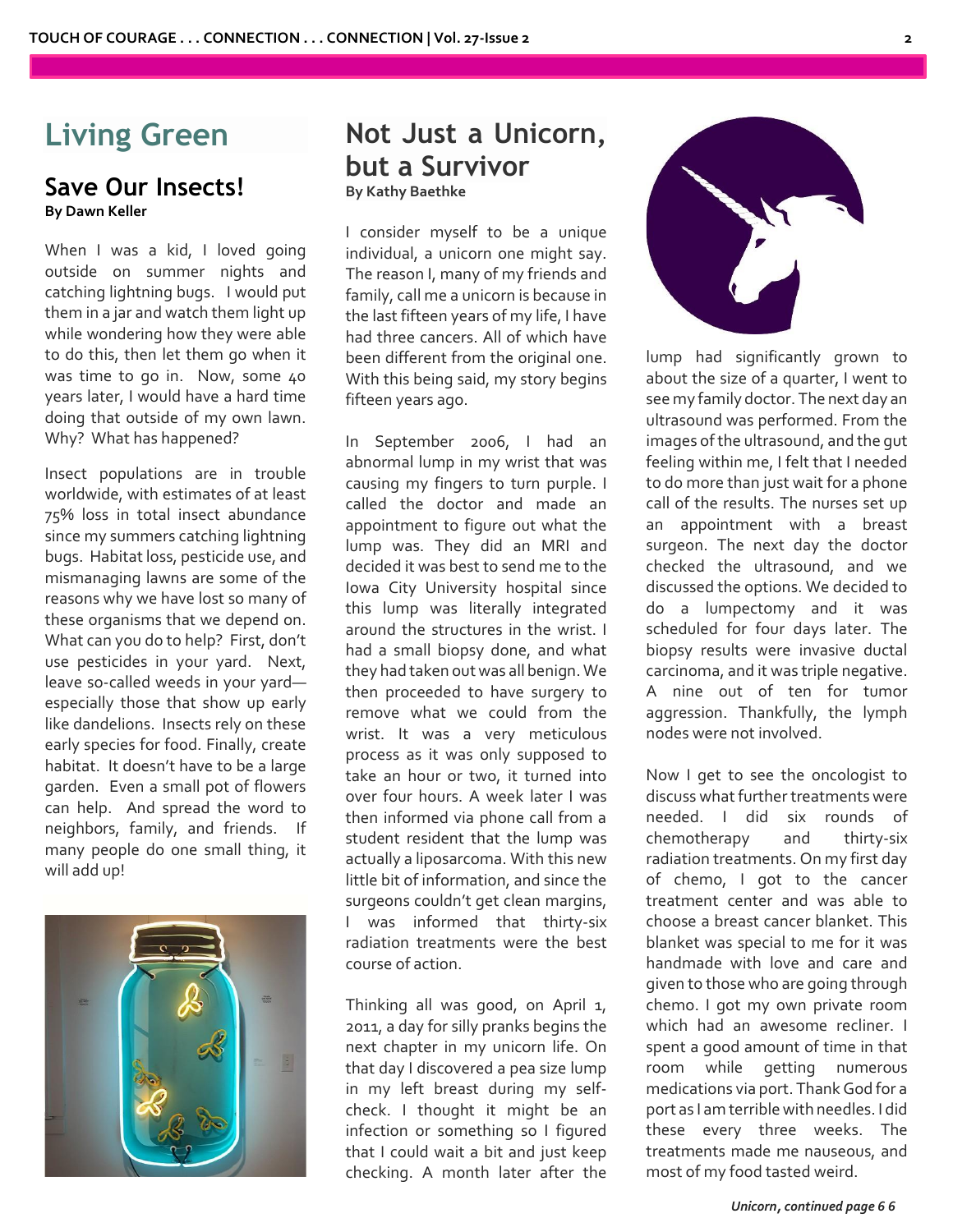# **Hope After a Metastatic Diagnosis**

# *A Survivor Story of Sarah Diesburg*

It was a cold day on March 6<sup>th</sup>, 2020. I was teaching two classes that day as a professor at the University of Northern Iowa, and I was trying to squeeze a well-needed hair appointment into my busy schedule. I was also entering the third trimester of my second pregnancy.

That's when I had the seizure – the first sign that my early-stage breast cancer, treated almost five years ago, had returned, and spread to my brain. Later, after giving birth to a healthy baby girl, I was diagnosed with stage 4 metastatic triple negative breast cancer at the age of 37.

A metastatic diagnosis means that cancer has spread beyond where it was originally diagnosed, and it is truly a terrifying place to be. We found my cancer had spread to three small places in my brain, lung, and chest lymph node. Average life expectancy of someone with the triple negative metastatic breast cancer subtype ranged around 2-3 years.

I had a newborn baby and a toddler at home, as well as a loving husband. I couldn't leave them. I started on a newly approved combination of chemotherapy and immunotherapy as soon as I recovered from brain surgery to remove the tumor from my brain. I also started reading everything I could about this disease, and I made a vow to myself to do *everything* I possibly could to stay alive. I ate a healthier diet. I started exercising a lot. I worked on my stress, even though that seemed ridiculous at the time.

As I write this article, I'm coming up on my two-year anniversary of that fateful date. And, amazingly, I have no evidence of disease (NED), which means cancer cannot be identified on current scans. I am one of the small handful of people with solid tumors for which immunotherapy, along with targeted radiation, has been able to keep me in NED status. For the last 16 months, I have been on maintenance immunotherapy alone, which luckily for me has no side effects.

Immunotherapy is so new in this space that my doctors do not know how long my NED status is likely to last, but they are getting cautiously optimistic that it could last a very long time. Maybe even a *very* long time. I'm also not stopping any of the healthy habits I picked up along the way to help support my body and immune system.

I wish I could send this article back to myself two years ago. I searched those first few dark months after being diagnosed stage 4, and I found very few stories of hope. I'm still here, and I'm full of hope and determination for a long and happy life.



*The Diesburg Family*

# *CBE Donates a check to BPT from their "Casual for a Cause" fundraiser*



# *Thank You, Fundraisers!*



*Scheels donates \$2,000 to the BPT*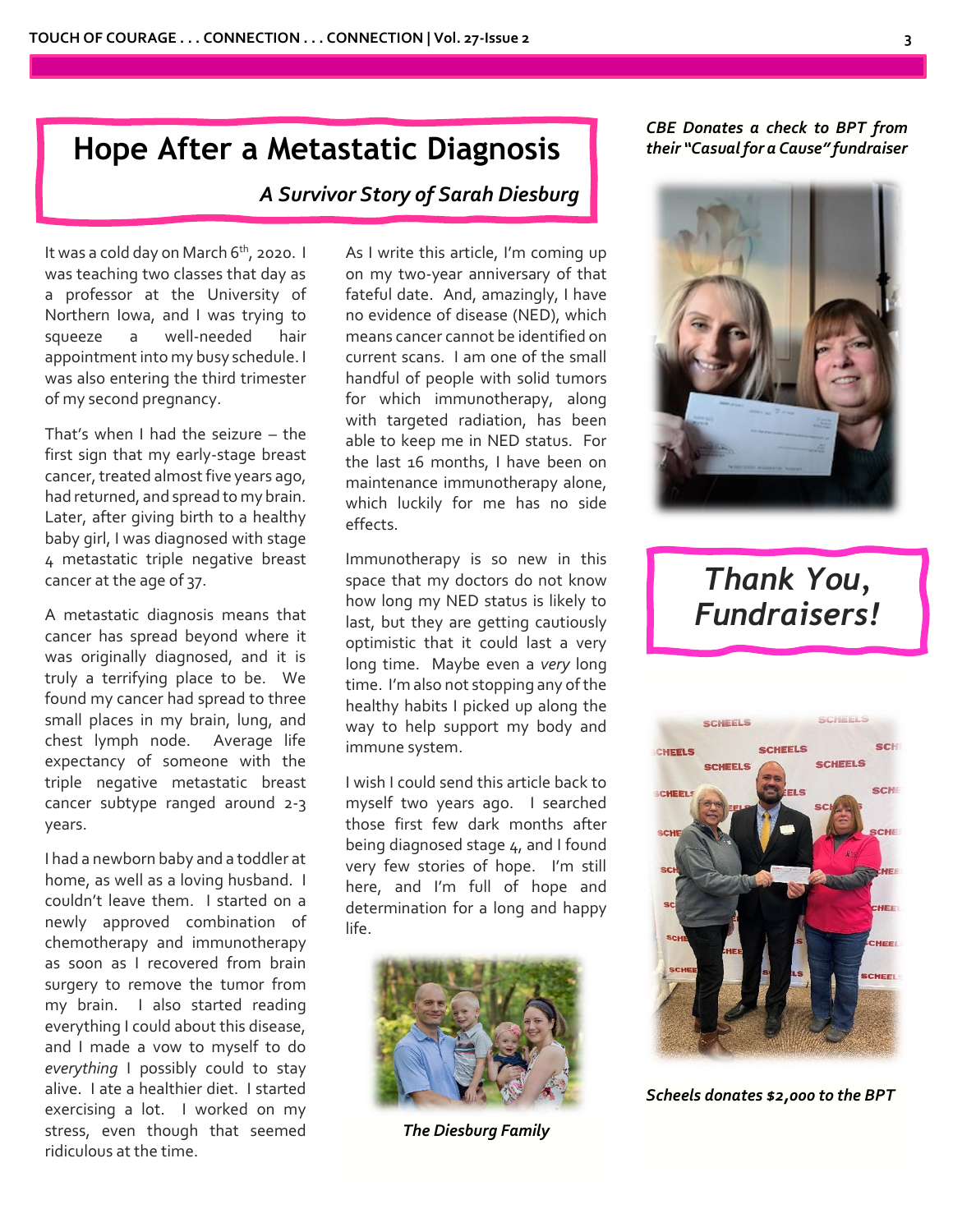# DONATIONS

**The following donations received December 1, 2021, through February 28, 2022. Thank you so much for your generosity.** 

Hannah Borton CBE Group CF Public Safety C David & Glenda Christensen Krista Dougherty Carol Duffy Flowerama Fredsville Lutheran Church Mary Lou Gutting Grace Hernandez Jean Hoy Adrian Johnson Mary Jo Juel Brooke Kolder Amber Krebsbach Lincoln Savings Bank Walter McCausland Jodie Muller Panera Bread Martha Paprocki Jan & Kevin Parker Lori Seawel Rhonda Shaw St Athanasius School Tammy Theis Beth Thompson UNI Volleyball Sandy Warmuth Doris Webber

# BEYOND PINK TEAM<br>ALL CANCER SUPPORT GROUP

# **MEET, MINGLE AND LEARN EVENT**

| Topic:          | Nutrition Doesn't Have to be Complicated         |  |
|-----------------|--------------------------------------------------|--|
| <b>Speaker:</b> | Dr. Andrew Nish, John Stoddard Cancer Center     |  |
| <b>Date:</b>    | Tuesday, April 19 2022                           |  |
| Time:           | 5:00-7:00 PM (speaker begins at 6 pm)            |  |
| Location:       | Zoom (call Angela to have a link emailed to you) |  |
|                 |                                                  |  |

This is a FREE EVENT and open to all women living with cancer. Dr. Nish is the medical director of the John Stoddard Cancer Center in Des Moines. His passion is to educate the public about true health and wellbeing and how this can be achieved through lifestyle changes. He will speak on how a healthy diet doesn't have to be complicated. Come and go as your schedule allows.

CALL ANGELA AT 319-231-3143 FOR MORE DETAILS

# **Take Action in the Action Center**



### *Metastatic Breast Cancer Access to Care Act*:

Passage of legislation to waive the 24-month waiting period for Medicare and the 5-month waiting period for Social Security Disability Insurance benefits for eligible individuals with metastatic breast cancer.

Senator Grassley and Representative Hinson are the only Iowa Congressional delegation who still need to cosponsor this important legislation. We need your voice. You can show your support for the Metastatic Breast Cancer Access to Care Act (S.1312/H.R.3183) by

sending personalized messages to the Iowa Members of Congress. Visit the NBCC

Action Center and urge our members to cosponsor this lifesaving legislation with just a few clicks.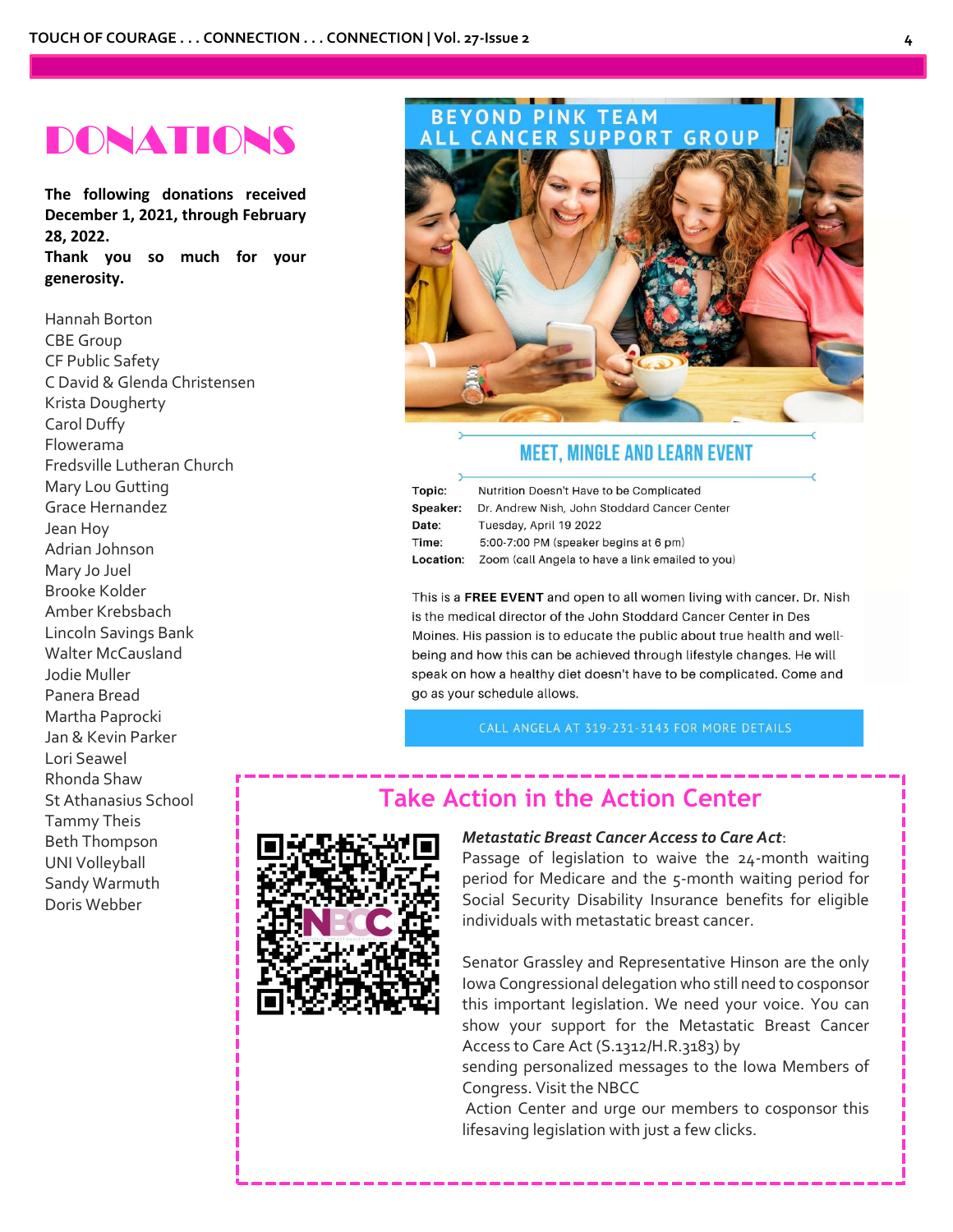

# **BPT Support Groups - What They Are?**

Whether newly diagnosed or living with cancer, the Beyond Pink TEAM is here for you! Living with cancer is a challenge and living through a pandemic has added even more to that challenge. Our support groups adjust to the safety needs of our community in determining whether a Zoom meeting or in-person meeting should be held.

#### **All Cancer Support Group (ACSG) -**

this group meets on the third Tuesday of January, April, June, and September from 4:30-7:00 pm. These meetings are a time to socialize, keep in touch, and learn from other survivors and guest speakers. We hold virtual Zoom meetings as needed and are looking forward to in-person meetings once again. The Zoom link is sent through the private Facebook group, or you can reach out to Angela Hamilton at 319-231-3143 to have the link emailed to you. The in-person meetings are held at the Cedar Valley Unitarian Universalists building on Cedar Heights Drive in Cedar Falls.

**Touch of Courage -**this breast cancer support group meets the first Monday of every month at 1:30 pm at the Community Foundation of NE Iowa on Greenhill Road in Cedar Falls. New members are always welcome and there is an abundance of caring and sharing of experiences in this group. Contact Pat Buls at 319-232- 8691 with questions.

# *Support Group Dates*

*As of this writing both BPT Support Groups (Touch of Courage and All Cancer Support Group) have met in-person outdoors. Please call first before attending any group. Wear a mask if indoors, and do not attend if you have been exposed to COVID-19.*

#### **April 4, 1:30 p.m.**

*Touch of Courage Breast Cancer Support Group* **IF MEETING IN PERSON, MASK REQUIRED** Community Foundation of NE Iowa 3117 Greenhill Circle, Cedar Falls

Pat – 319-232-8691 for meeting info & location

#### **April 5, 1:30 p.m.**

*Care & Share Cancer Support Group*

**IF MEETING IN PERSON, MASK REQUIRED** MercyOne Waterloo Cancer Center 200 E Ridgeway Ave., Waterloo Jessica – 319-272-2816 for meeting information

#### **April 19, 1:30 p.m.**

#### *BPT All Cancer Support Group – Meet, Mingle and Learn*

**IF MEETING IN PERSON, MASK REQUIRED** Cedar Valley Unitarian Universalist Church 3912 Cedar Heights Dr., Cedar Falls Angela – 319-231-3143 for meeting information

#### **May 2, 1:30 p.m.**

*Touch of Courage Breast Cancer Support Group* **IF MEETING IN PERSON, MASK REQUIRED** Community Foundation of NE Iowa

3117 Greenhill Circle, Cedar Falls Pat – 319-232-8691 for meeting info & location

#### **May 9, 1:30 p.m.**

*Care & Share Cancer Support Group*

**IF MEETING IN PERSON, MASK REQUIRED** MercyOne Waterloo Cancer Center 200 E Ridgeway Ave., Waterloo Jessica – 319-272-2816 for meeting information

#### **Date to Be Determined**

*Splash of Color – Women of Color Breast Cancer Support Group* Call Cathy Ketton - 319-504-2703 for details

#### **June 6, 1:30 p.m.**

*Touch of Courage Breast Cancer Support Group* **IF MEETING IN PERSON, MASK REQUIRED** Community Foundation of NE Iowa 3117 Greenhill Circle, Cedar Falls Pat – 319-232-8691 for meeting info & location

#### **June 7, 1:30 p.m.**

*Care & Share Cancer Support Group*

**IF MEETING IN PERSON, MASK REQUIRED** MercyOne Waterloo Cancer Center 200 E Ridgeway Ave., Waterloo Jessica – 319-272-2816 for meeting information

#### **June 21, 1:30 p.m.**

#### *BPT All Cancer Support Group – Meet, Mingle and Learn*

**IF MEETING IN PERSON, MASK REQUIRED** Cedar Valley Unitarian Universalist Church 3912 Cedar Heights Dr., Cedar Falls Angela – 319-231-3143 for meeting information

#### **July 5, 1:30 p.m.**

#### *Care & Share Cancer Support Group* **IF MEETING IN PERSON, MASK REQUIRED**

MercyOne Waterloo Cancer Center 200 E Ridgeway Ave., Waterloo Jessica – 319-272-2816 for meeting information **July 11, 1:30 p.m.**

#### *Touch of Courage Breast Cancer Support Group*

**IF MEETING IN PERSON, MASK REQUIRED** Community Foundation of NE Iowa 3117 Greenhill Circle, Cedar Falls Pat – 319-232-8691 for meeting info & location

# **Look Good**

# **Feel Better**

**At this time, these sessions have not met in person. However, the American Cancer Society offers live virtual workshops. These provide a safe, convenient way to experience Look Good Feel Better from home, featuring their national trainers.** 

**Check out – lookgoodfeelbetter.org**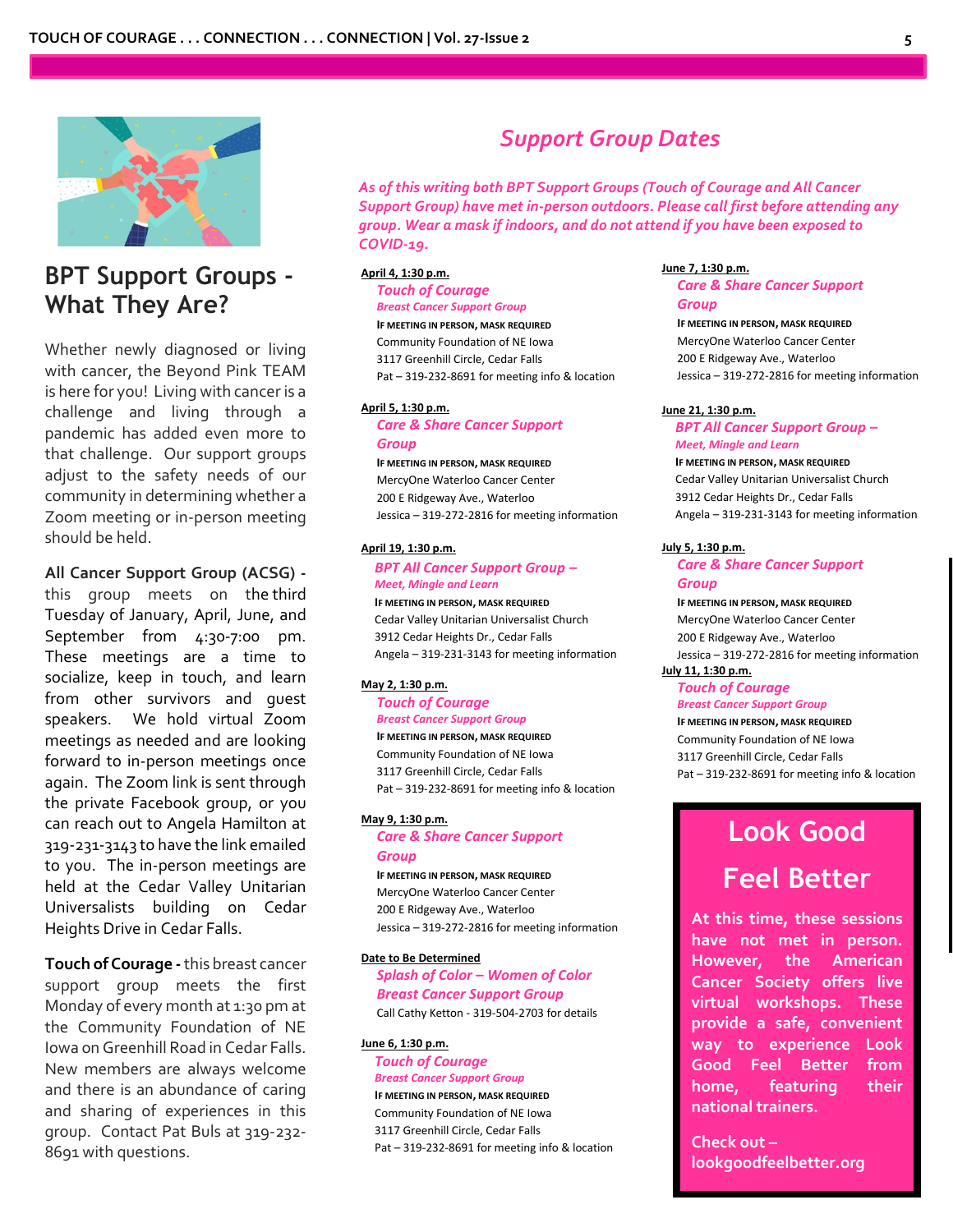

*Unicorn, continued from page 2*

Almost like a metallic taste. I learned that plastic silverware was my friend. Watermelon was the only thing that tasted good to me. Chemo caused my hair to fall out which was fine as its only hair, and I got to wear a lot of cute hats. Chemo fog is a real thing as well as a struggle to this very day.

Nine years later... February 2020. I assumed after that length of time the chances of cancer returning were slim. My body however decided to throw a curveball. I had some blood coming from my left nipple when I showered, so I went to the breast clinic to have it checked. A mammogram was performed, and it was clear. Instead of leaving it there, my doctor decided it was best to do an MRI. That showed I had a couple of spots that were concerning in both breasts. So now it is time to do an MRI assisted biopsy, which let me tell you, is not a fun thing to go through. Then began everyone's least favorite game, the waiting and what if game. Everyone tells you to stay positive, but it is hard to do when you have battled this before. It is even harder knowing in your head and heart that the cancer was back.

When I went to see my breast care navigator for the results, she informed me that it was invasive lobular carcinoma and HER2 positive in the right breast yet benign in the left. Everyone was shocked that I had made the decision immediately to do a double mastectomy. I already made this decision while battling breast cancer the first time in case it ever decided to rear its ugly head again in the future. So, in March, during the chaos of Covid-19, my surgery for the double mastectomy and

reconstruction was scheduled. It was frightening to think my surgery could be cancelled at any time because of Covid-19. Thankfully, it wasn't canceled, and the surgery went well. However, after surgery I learned very quickly how moving, like laying down and sitting up affected your chest muscles. It got better little by little, day by day. This round of treatments, because it was HER2 positive, I will only take a prescription for the next five years. Radiation was out because I did the double mastectomy and again because it was HER2 positive, chemo wasn't necessary. This particular cancer was a one out of ten on the tumor aggression scale.

My oncologist told me that although my biopsy was only positive in the right breast, when the pathology report from surgery came back, it stated that it was invasive lobular carcinoma in the right but also lobular carcinoma in situ in the left. He informed me that I had made the correct decision to do the double mastectomy. Because of this, we did tests to see if the cancers were genetic. It was important to be tested because I have children. I wanted to be assured that it wouldn't be passed down and affect them. Thankfully, the tests came back with no predisposition of cancer, it was simply luck of the draw to have three separate types of cancer. If there has been one thing, I have learned throughout my crazy journey it is this: Always pay attention to your body, if something seems weird or different, get it checked. You are your best advocate. At the end of the day when it is all said and done, I am not just a unicorn, I am a Survivor!

#### *Financial Toxicity, continued from page 1*

Having cancer may make it hard for you to do the physical and mental tasks for your job. You may miss time at work, or not be able to work at all. One study showed that working people who are getting cancer treatment missed about 22 more workdays a year than those who did not have any cancer treatment. Not being able to work may affect your employment-based health insurance (this is when part or all your premium is paid by your employer).

You may also worry and stress about paying medical bills related to your cancer. It's reported cancer patients worry about wages lost for sick time or going to medical appointments. They may also have difficulty and stress when trying to understand complex medical bills.

Patients with advanced-stage cancer, recurrent cancer, cancer with a poor prognosis, more than one type of cancer and a chronic disease (such as heart disease or diabetes) in addition to cancer can have a higher risk of [financial](https://www.cancer.gov/Common/PopUps/popDefinition.aspx?id=790159&version=patient&language=English&dictionary=Cancer.gov) toxicity. This is partly because their cancer and treatment may keep them from having a job.

Studies show a younger age at the time of cancer [diagnosis](https://www.cancer.gov/Common/PopUps/popDefinition.aspx?id=46450&version=patient&language=English&dictionary=Cancer.gov) increases the risk of financial toxicity because of a lack of savings and assets, other financial responsibilities, such as raising children, and not having health insurance (patients under age 65 are not eligible for Medicare) or having a high-deductible health insurance plan with high out-otpocket costs.

Younger cancer patients and [survivors](https://www.cancer.gov/Common/PopUps/popDefinition.aspx?id=450125&version=patient&language=English&dictionary=Cancer.gov) also have a higher risk of [bankruptcy](https://www.cancer.gov/Common/PopUps/popDefinition.aspx?id=790212&version=patient&language=English&dictionary=Cancer.gov) than older cancer patients and survivors and people without cancer.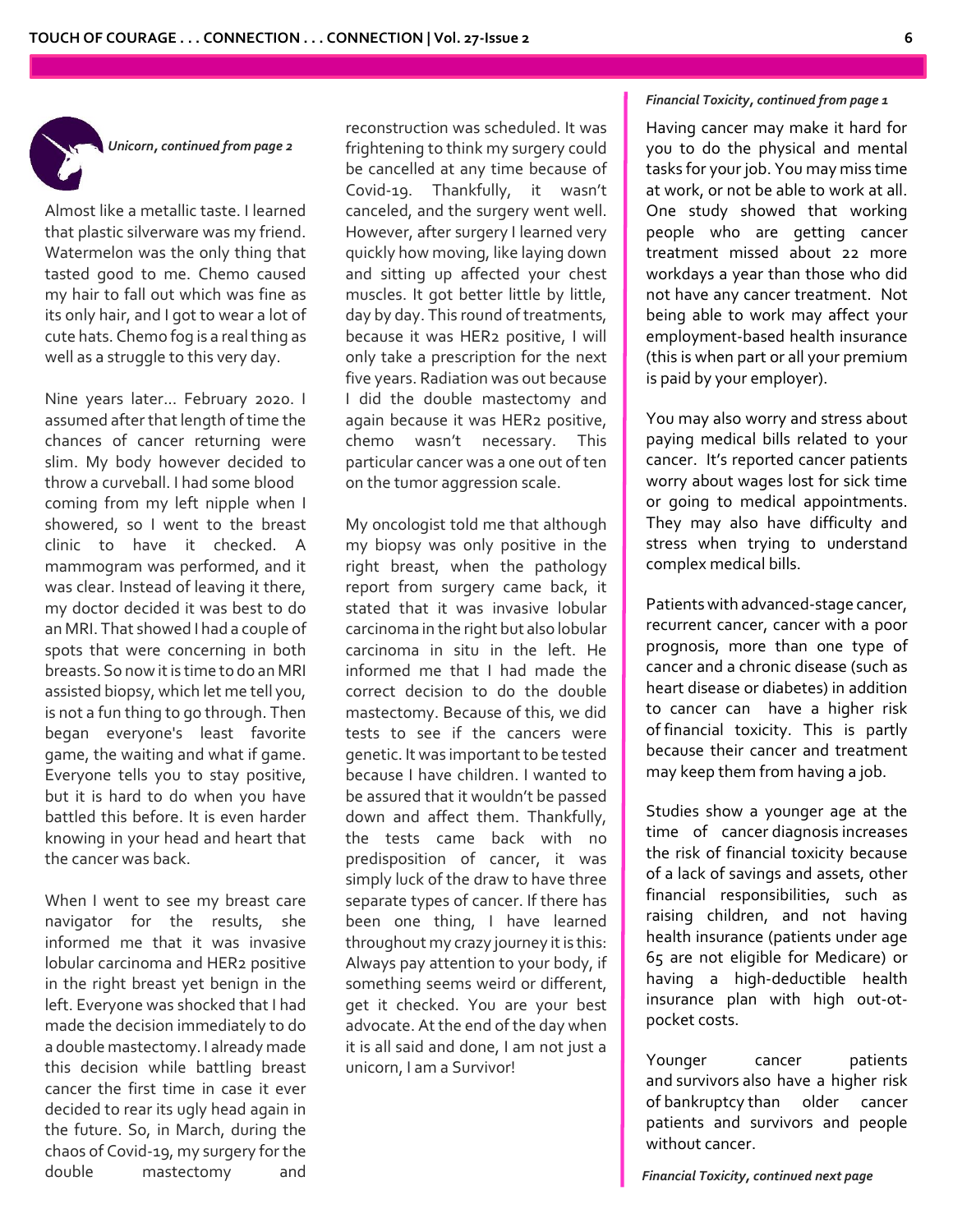*Financial Toxicity, continued from previous page*

Survivors of [childhood](https://www.cancer.gov/Common/PopUps/popDefinition.aspx?id=728326&version=patient&language=English&dictionary=Cancer.gov) cancer may be more likely to have financial problems. A cancer diagnosis during childhood may disrupt education and limit job opportunities. Childhood cancer survivors may have higher out-of-pocket costs than their siblings due to the risk of [second](https://www.cancer.gov/Common/PopUps/popDefinition.aspx?id=46658&version=patient&language=English&dictionary=Cancer.gov) [cancers](https://www.cancer.gov/Common/PopUps/popDefinition.aspx?id=46658&version=patient&language=English&dictionary=Cancer.gov) and lasting effects of their cancer treatment.

Some studies have shown that people who belong to a minority [race,](https://www.cancer.gov/Common/PopUps/popDefinition.aspx?id=784947&version=patient&language=English&dictionary=Cancer.gov) are from a lowerincome household, losing a job, change in job status (switching to part-time or taking extended leave), difficulty returning to work, and general loss of productivity all are a risk for debt and bankruptcy.

## **Health insurance or lack of can affect your risk of financial toxicity**

If you do not have health insurance you have a high risk of financial toxicity, especially because cancer costs are rising. However, even if you have health insurance, you may still have high out-of-pocket costs for your cancer care.

If you are enrolled in Medicare, you can also enroll in additional plans that can help reduce your out-of-pocket costs. You can choose to get [supplemental](https://www.cancer.gov/Common/PopUps/popDefinition.aspx?id=789795&version=patient&language=English&dictionary=Cancer.gov) insurance that can help cover medical costs that your regular insurance plan does not cover and you can enroll in [Medicare](https://www.cancer.gov/Common/PopUps/popDefinition.aspx?id=789797&version=patient&language=English&dictionary=Cancer.gov) Part [D,](https://www.cancer.gov/Common/PopUps/popDefinition.aspx?id=789797&version=patient&language=English&dictionary=Cancer.gov) which is a Medicare plan that covers [prescription](https://www.cancer.gov/Common/PopUps/popDefinition.aspx?id=44711&version=patient&language=English&dictionary=Cancer.gov) [drugs.](https://www.cancer.gov/Common/PopUps/popDefinition.aspx?id=348921&version=patient&language=English&dictionary=Cancer.gov)

One study found patients with [public](https://www.cancer.gov/Common/PopUps/popDefinition.aspx?id=790152&version=patient&language=English&dictionary=Cancer.gov) health [insurance](https://www.cancer.gov/Common/PopUps/popDefinition.aspx?id=790152&version=patient&language=English&dictionary=Cancer.gov) [\(Medicaid](https://www.cancer.gov/Common/PopUps/popDefinition.aspx?id=640050&version=patient&language=English&dictionary=Cancer.gov) or Medicare) have a higher risk of financial toxicity compared to patients who have private health insurance. Patients with public health insurance may also have fewer savings and assets, which is a risk factor for financial toxicity.

**Effects of Financial Toxicity (Financial Distress) on Cancer Patients**

Some patients have reported skipping [doses](https://www.cancer.gov/Common/PopUps/popDefinition.aspx?id=44664&version=patient&language=English&dictionary=Cancer.gov) or taking less [medicine](https://www.cancer.gov/Common/PopUps/popDefinition.aspx?id=482419&version=patient&language=English&dictionary=Cancer.gov) than [prescribed,](https://www.cancer.gov/Common/PopUps/popDefinition.aspx?id=44711&version=patient&language=English&dictionary=Cancer.gov) to make their prescription last longer and save money. Patients have also reported not filling a prescription because of the cost. The higher the [copayment,](https://www.cancer.gov/Common/PopUps/popDefinition.aspx?id=783522&version=patient&language=English&dictionary=Cancer.gov) the less likely patients are to take their medicine as directed.

Studies have shown that patients who have [financial](https://www.cancer.gov/Common/PopUps/popDefinition.aspx?id=790159&version=patient&language=English&dictionary=Cancer.gov) toxicity reported having a lower [quality](https://www.cancer.gov/Common/PopUps/popDefinition.aspx?id=45417&version=patient&language=English&dictionary=Cancer.gov) of life, more [symptoms,](https://www.cancer.gov/Common/PopUps/popDefinition.aspx?id=45022&version=patient&language=English&dictionary=Cancer.gov) and more pain. In addition, they have poor physical health, poor mental health (including feeling depressed), being unsatisfied with social activities and relationships, and worry their cancer may come back. Another study showed that patients who file for bankruptcy may be more likely to die than those who do not file for bankruptcy.

## **What you can do to help pay for your medical care**

To help pay for your medical care, you may need to use your savings, borrow money, spend less on leisure activities, food, clothing, and utilities. You may also need to sell your stocks, investments, possessions, or property or move to lower-cost housing.

## **Informal caregivers often share in the experience of financial toxicity**

Family members and friends may provide informal care for cancer patients. They often spend money on

food, medicine, and other things the patient needs. They may also need to take time off from work to provide care for the patient. These actions may lead to a higher sense of burden, lower quality of life, and poorer mental health for the [caregiver.](https://www.cancer.gov/Common/PopUps/popDefinition.aspx?id=648947&version=patient&language=English&dictionary=Cancer.gov)

## **Ways to Reduce Financial Toxicity (Financial Distress)**

The following are being studied as possible ways to reduce [financial](https://www.cancer.gov/Common/PopUps/popDefinition.aspx?id=790159&version=patient&language=English&dictionary=Cancer.gov) [toxicity:](https://www.cancer.gov/Common/PopUps/popDefinition.aspx?id=790159&version=patient&language=English&dictionary=Cancer.gov)

- Meeting with a [financial](https://www.cancer.gov/Common/PopUps/popDefinition.aspx?id=789804&version=patient&language=English&dictionary=Cancer.gov) [navigator](https://www.cancer.gov/Common/PopUps/popDefinition.aspx?id=789804&version=patient&language=English&dictionary=Cancer.gov) who will teach you about the health insurance plans and cost-saving methods for treatments that you are eligible for.
- Hospitals posting their prices so that healthcare professionals and patients know the costs when making decisions about which tests and treatments to use.
- Introducing [value-based](https://www.cancer.gov/Common/PopUps/popDefinition.aspx?id=790154&version=patient&language=English&dictionary=Cancer.gov) [pricing](https://www.cancer.gov/Common/PopUps/popDefinition.aspx?id=790154&version=patient&language=English&dictionary=Cancer.gov) so that patients can choose higher-value treatments with lower [out](https://www.cancer.gov/Common/PopUps/popDefinition.aspx?id=789800&version=patient&language=English&dictionary=Cancer.gov)[of-pocket](https://www.cancer.gov/Common/PopUps/popDefinition.aspx?id=789800&version=patient&language=English&dictionary=Cancer.gov) costs.
- Reforming health insurance by passing policies that help [cancer](https://www.cancer.gov/Common/PopUps/popDefinition.aspx?id=45333&version=patient&language=English&dictionary=Cancer.gov) patients.

To read the entirety of the National Cancer article go to: **https://www.cancer.gov/aboutcancer/managing-care/track-carecosts/financial-toxicity-hp-pdq**

The Beyond Pink TEAM provides financial grants to people receiving treatment for a breast cancer diagnosis. To check availability, contact your social worker or go to the Beyond Pink TEAM website, click on Financial under the Support tab.